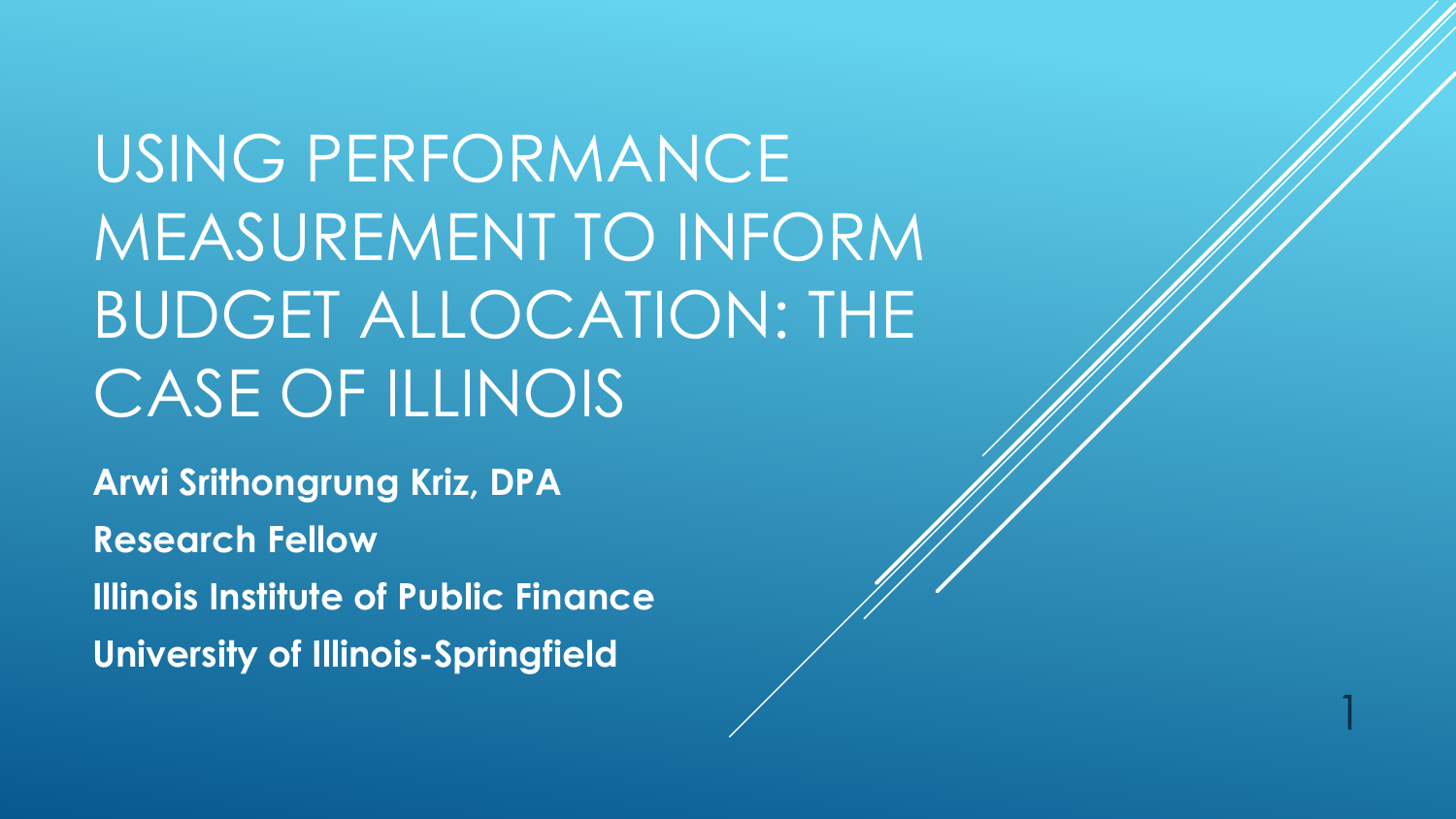#### State Versus Local Direct General Expenditures



Source: State & Local Government Finance Data Query System. http://www.taxpolicycenter.org/slf-dqs/pages.cfm. The Urban Institute-Brookings Institution Tax Policy Center. Data from U.S. Census Bureau, Annual Survey of State and Local Government Finances, Government Finances, Volume 4, and Census of Governments. Date of Access: (09-Jan-1910:52 AM).

Note: Excludes spending on government-run liquor stores, utilities, and insurance trusts. Medicaid spending is divided between the public welfare and health and hospitals functional categories, with the majority allocated to the former. **URBANINSTITUTE** 

| <b>State</b> | <b>Welfare</b><br>(% to<br>total<br>direct<br>$exp.$ ) | <b>Higher</b><br><b>Health</b><br>& Hos.<br>Ed.<br>(% to<br>(% to<br>total<br>total<br>direct<br>direct<br>exp.)<br>exp.) |                | <b>Road</b><br>(% to<br>total<br>direct<br>$exp.$ ) |  |
|--------------|--------------------------------------------------------|---------------------------------------------------------------------------------------------------------------------------|----------------|-----------------------------------------------------|--|
| <b>MN</b>    | 40                                                     | 15                                                                                                                        | $\overline{2}$ | 6                                                   |  |
| UT           | 9                                                      | 28                                                                                                                        | 13             | 5                                                   |  |
| MO           | 18                                                     | 13                                                                                                                        | 15             | 5                                                   |  |
| ND           | 20                                                     | 5                                                                                                                         | 21             |                                                     |  |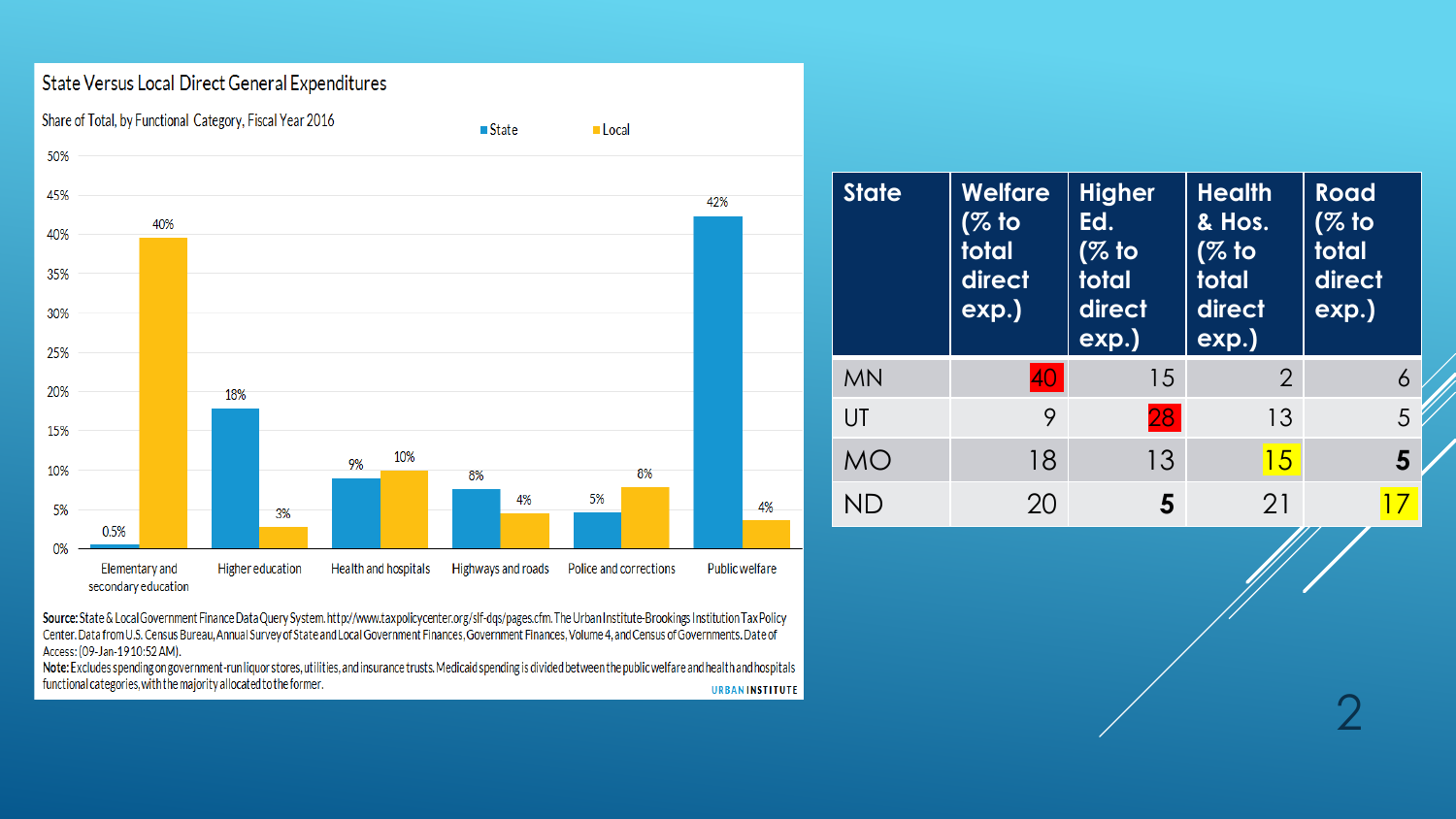- Understand state budget allocation and results particularly for efficiency
- **D** Obtain state ranking and peers
- **D** Obtain directions to improve budget for a state: IL
- **Further examination for linkage between PBB &** efficiency

# PURPOSES

**State Service Functions (Areas)**

1. Higher education

2. Elementary and secondary education

3. Welfare

4. Health and hospital

5. Safety

6. Environment

7. Transportation

8. Other state infrastructure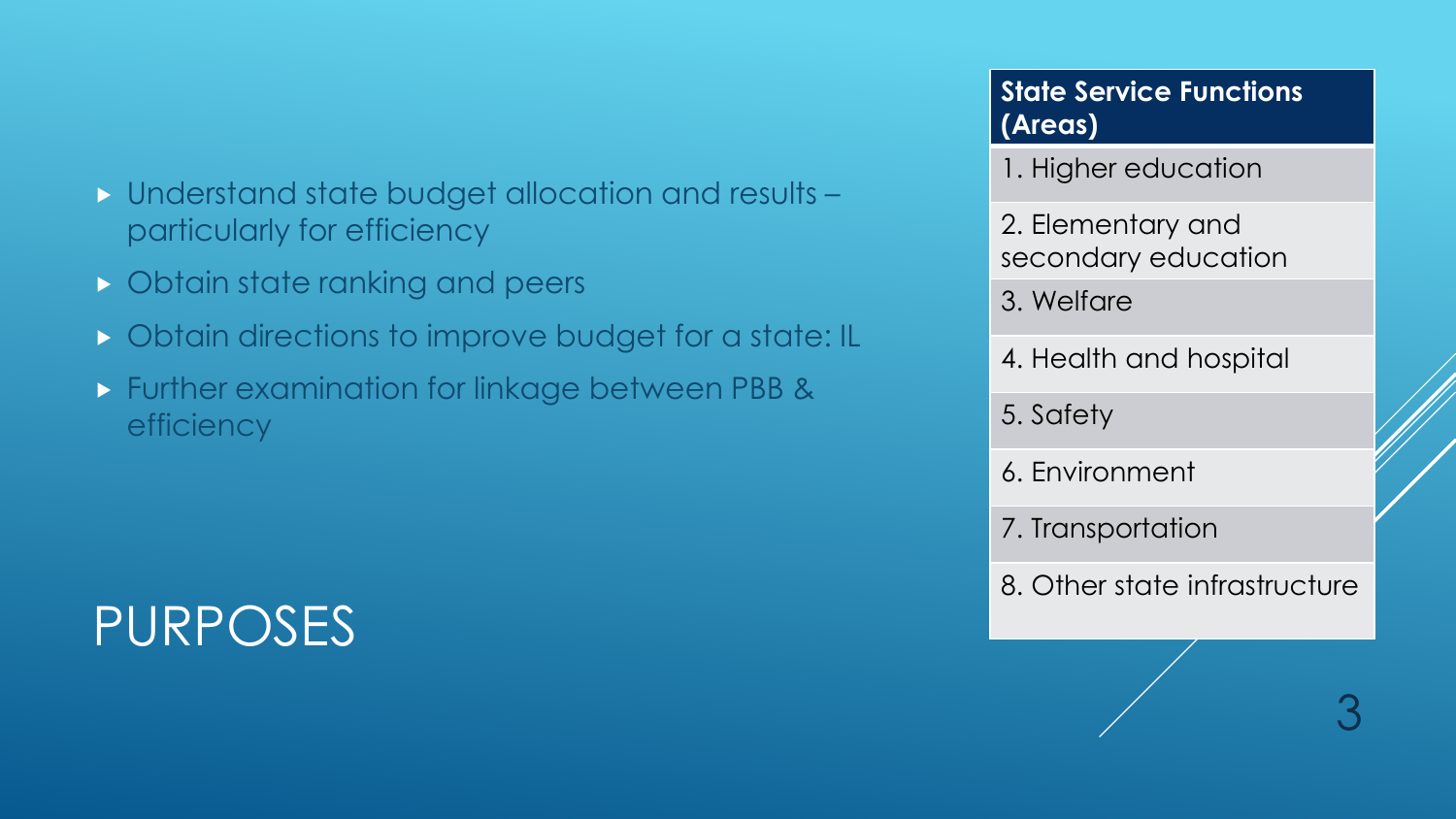

### **Why DEA?**

- $\triangleright$  Multiple outputs/inputs- weighted
- **3000 peer** reviewed journal articles in performance measurement
- Simple ratio of input/output by Osborne & Gaebler (1992)
- CAFR's **Operational Indicators**
- $\blacktriangleright$  Stochastic **Frontier Analy** (SFA)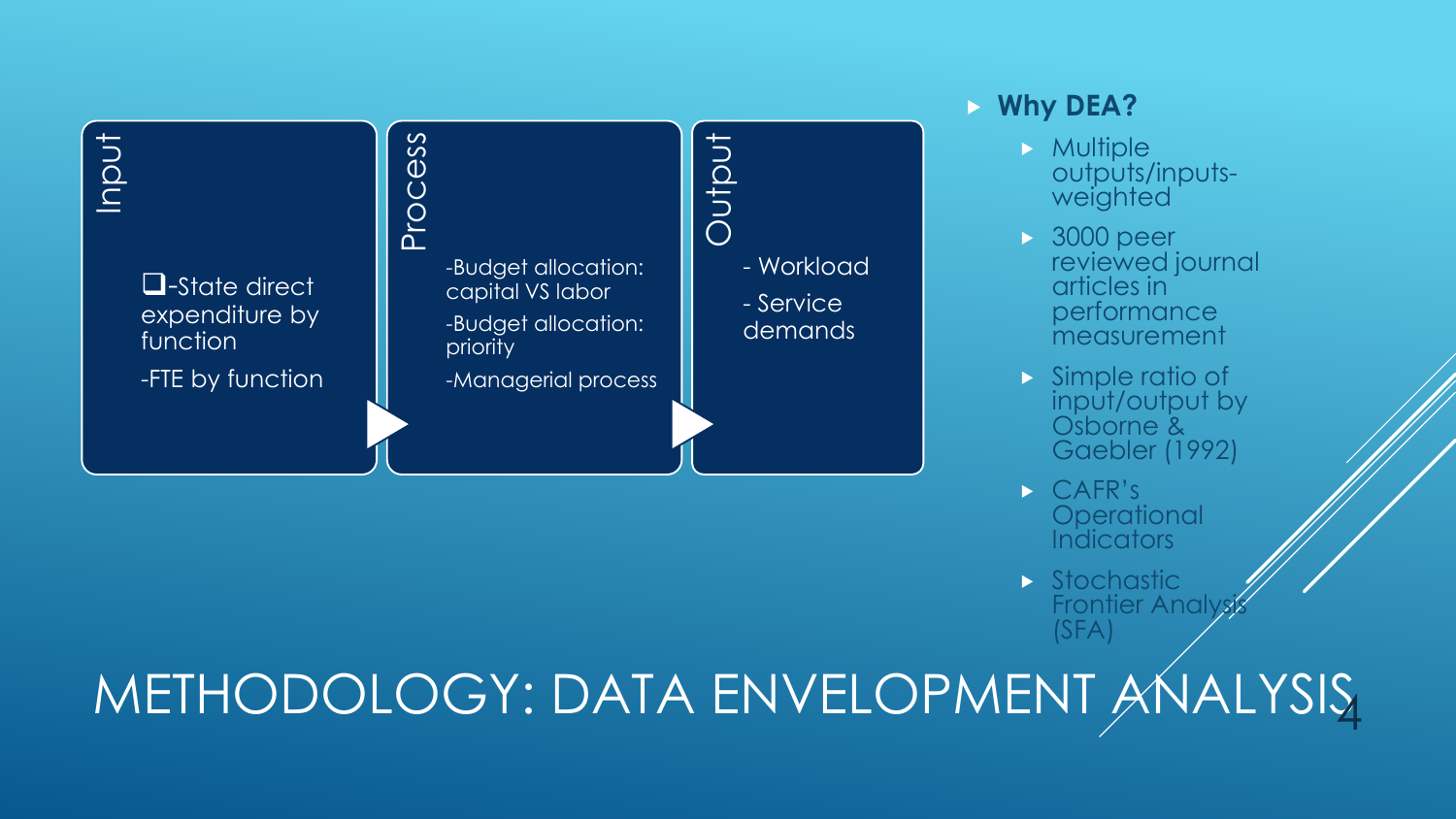| Input                                       | Mean      |  |  |  |
|---------------------------------------------|-----------|--|--|--|
| <b>HIGHER EDUCATION</b>                     |           |  |  |  |
| Total state direct expenditure, operational | 4,312,806 |  |  |  |
| <b>Total FTE</b>                            | 53,511    |  |  |  |
| ELEMENTARY AND SECONDARY EDUCATION          |           |  |  |  |
| Total state direct expenditure, operational | 1,169,332 |  |  |  |
| <b>Total FTE (state only)</b>               | 1,621     |  |  |  |
| <b>PUBLIC WELFARE</b>                       |           |  |  |  |
| Total state direct expenditure, operational | 664,764   |  |  |  |
| <b>Total FTE</b>                            | 4,910     |  |  |  |
| <b>HEALTH AND HOSPITALS</b>                 |           |  |  |  |
| Total state direct expenditure, operational | 2,392,819 |  |  |  |
| <b>Total FTE</b>                            | 12,333    |  |  |  |
| <b>TRANSPORTATION</b>                       |           |  |  |  |
| Total state direct expenditure, operational | 2,175,260 |  |  |  |
| <b>Total FTE</b>                            | 5,169     |  |  |  |
| <b>PUBLIC SAFETY</b>                        |           |  |  |  |
| Total state direct expenditure, operational | 1,427,392 |  |  |  |
| <b>Total FTE</b>                            | 10,961    |  |  |  |
| <b>ENVIROMENT AND HOUSING</b>               |           |  |  |  |
| Total state direct expenditure, operational | 669,612   |  |  |  |
| <b>Total FTE</b>                            | 3,847     |  |  |  |
| <b>INFRASTRUCTURE</b>                       |           |  |  |  |
| Total state direct expenditure, operational | 63,838    |  |  |  |
| <b>Total FTE (infrastructure only)</b>      | 72        |  |  |  |

| <b>Input Price</b>                  | Mean  |
|-------------------------------------|-------|
| <b>Regional Price Parity (All</b>   | 97.1  |
| <b>Functions)</b>                   |       |
| <b>Average Monthly Wage per FTE</b> |       |
| <b>Higher Education</b>             | 3,378 |
| <b>Elementary and Secondary</b>     | 4,365 |
| <b>Education</b>                    |       |
| <b>Public Welfare</b>               | 4,019 |
| <b>Health and Hospitals</b>         | 4,395 |
| <b>Transportation</b>               | 4,628 |
| <b>Public Safety</b>                | 4,522 |
| <b>Environment and Housing</b>      | 4,003 |
| <b>Infrastructure</b>               | 5,046 |
|                                     |       |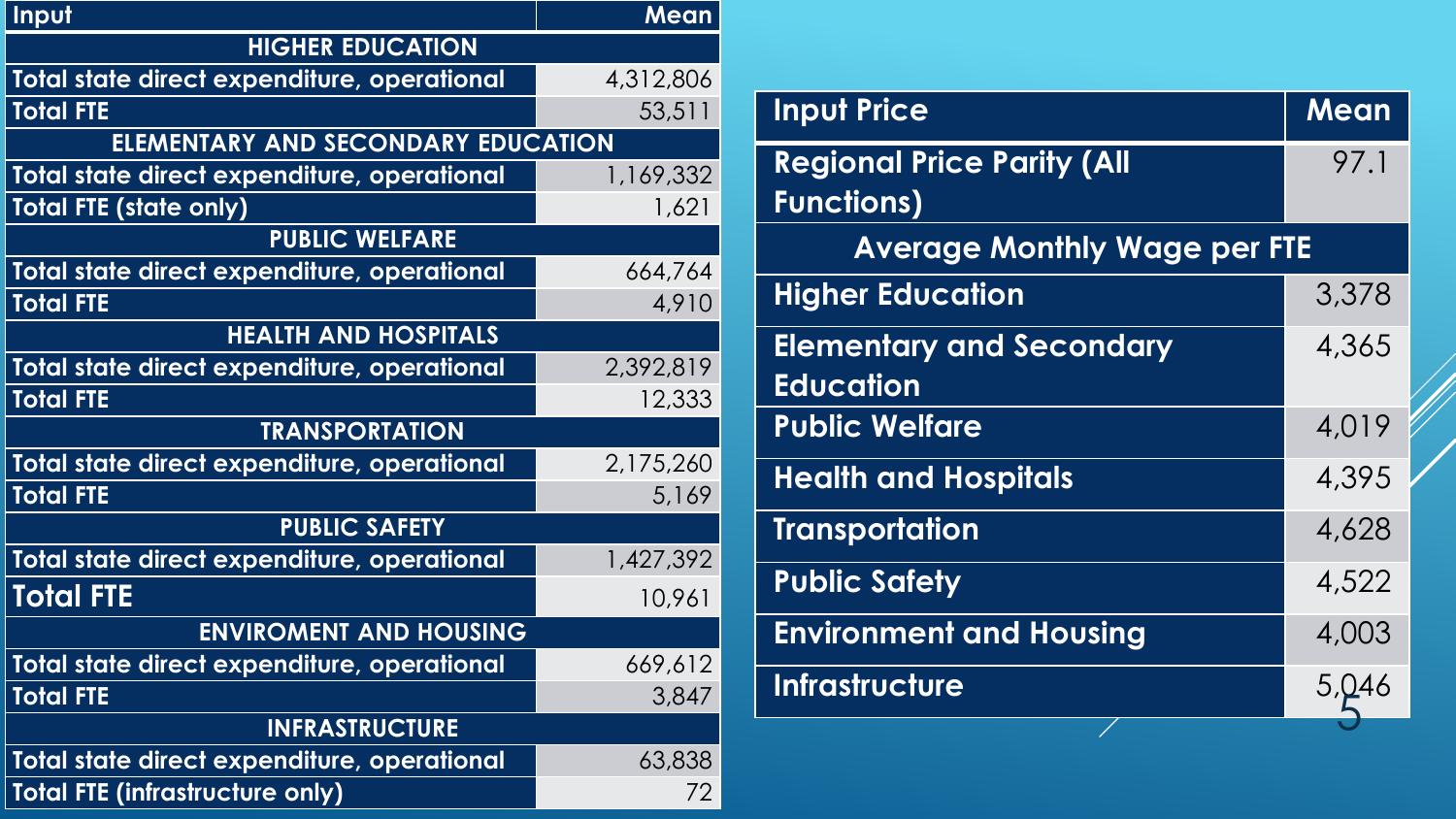| Output Variable                                                                      | Mean       |
|--------------------------------------------------------------------------------------|------------|
| <b>HIGHER EDUCATION</b>                                                              |            |
| Degrees Awarded, 4-Year Public University, 2016                                      | 40,016     |
| Degrees Awarded, 2-Year Public Institution, 2016                                     | 23,146     |
| Total Enrollment, 4-Year Public University, 2016                                     | 224,503    |
| Total Enrollment, 2-Year Public Colleges, 2016                                       | 162,845    |
| <b>ELEMENTARY AND SECONDARY EDUCATION</b>                                            |            |
| Average-daily attendance (ADA), public schools, 2015-2016                            | 943,355    |
| Total enrollment, public schools, 2015-2016                                          | 1,007,080  |
| 4th Grade Math Average Score, 2017                                                   | 239.4      |
| 4th Grade Reading Average Score, 2017                                                | 221.2      |
| 8th Grade Math Average Score, 2017                                                   | 282.2      |
| 8th Grade Reading Average Score, 2017                                                | 265.8      |
| Public high school 4-year adjusted cohort graduation rate (ACGR), 2010-11 to 2015-16 | 84         |
| <b>PUBLIC WELFARE</b>                                                                |            |
| Medicaid Enrollment, 2016                                                            | 17,847,798 |
| TANF Recipients, 2016                                                                | 52,804     |
| Affordable Care Act (ACA) Enrollment, 2016                                           | 253,184    |
| <b>HEALTH AND HOSPITALS</b>                                                          |            |
| Proportion of Adults Reporting Any Mental Illness, 2016                              | 0.19       |
| Hospital Admission per 1,000 Population, State Owned Hospitals                       | 14.62      |
| % Public Water System (PWS) Site Visits by State                                     | 36         |
| Air Quality Control (AQC) Facilities Evaluated by State, 2016                        | 1,238      |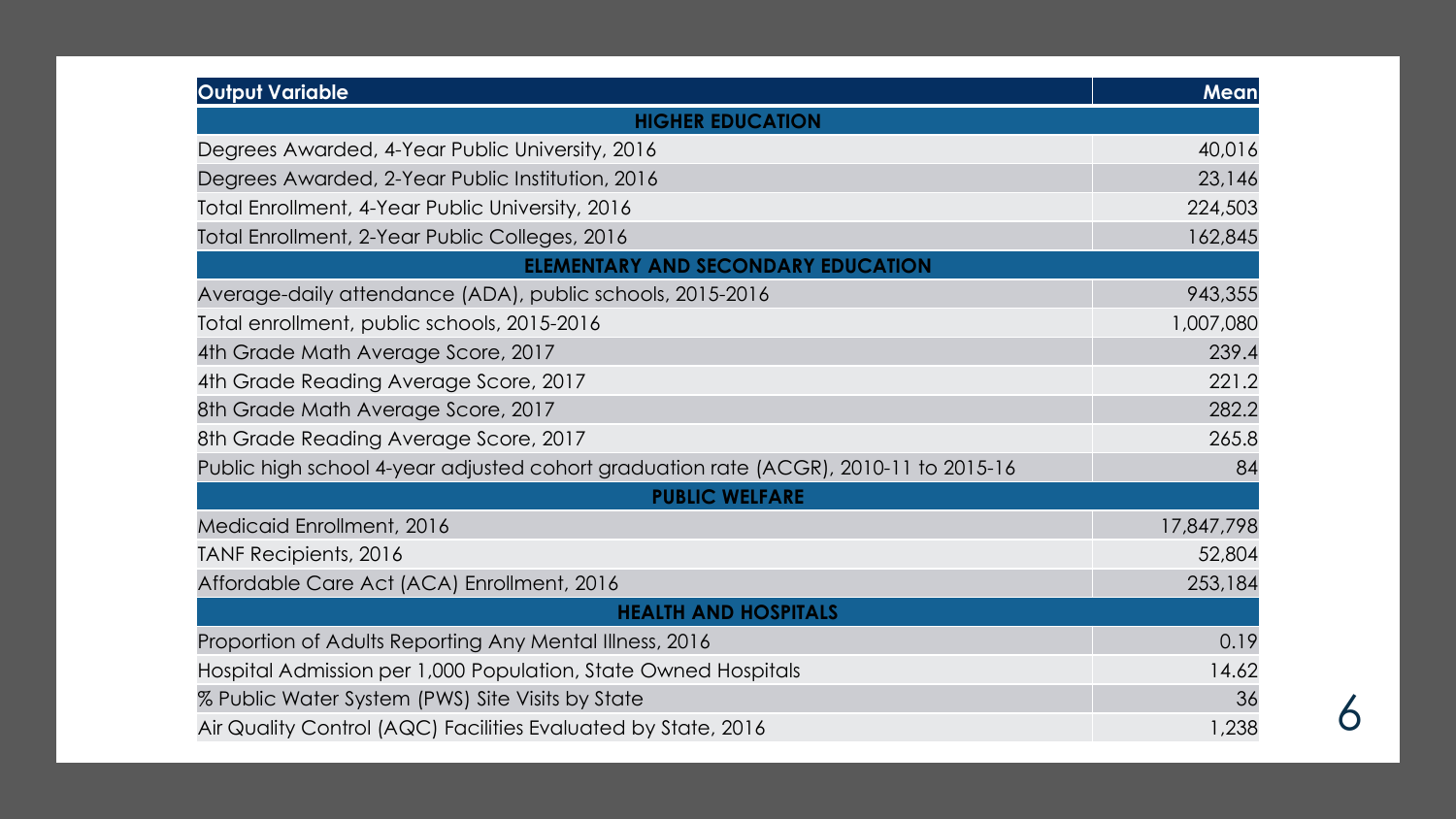| TRANSPORTATION                                                     |            |
|--------------------------------------------------------------------|------------|
| Lane Miles of Public Roads, State Owned, 2016                      | 37,510     |
| Annual Average Daily Travel (AADT)/Total Lane Mile (LANE), 2016    | 3,401      |
| Average Passenger Trip Length (miles)                              | 4.7        |
| <b>PUBLIC SAFETY</b>                                               |            |
| Prisoners in State Correctional Facilities, 2016                   | 26,324     |
| Jail Population, 2016                                              | 15,521     |
| Probation Population, 2016                                         | 74,035     |
| Parole Population, 2016                                            | 14,989     |
| <b>ENVIRONMENT AND HOUSING</b>                                     |            |
| State-Owned Park Visits, 2016                                      | 15,828,021 |
| Total housing units (proxy for Solid Waste Management Users), 2016 | 2,707,781  |
| <b>INFRASTRUCTURE</b>                                              |            |
| Levees (miles), 2017                                               | 592        |
| State Parks (acres), 2016                                          | 371,951    |
| State Trails (miles), 2016                                         | 796        |
| State Prison Facilities, 2016                                      | 20         |
| Jail Facilities, 2016                                              |            |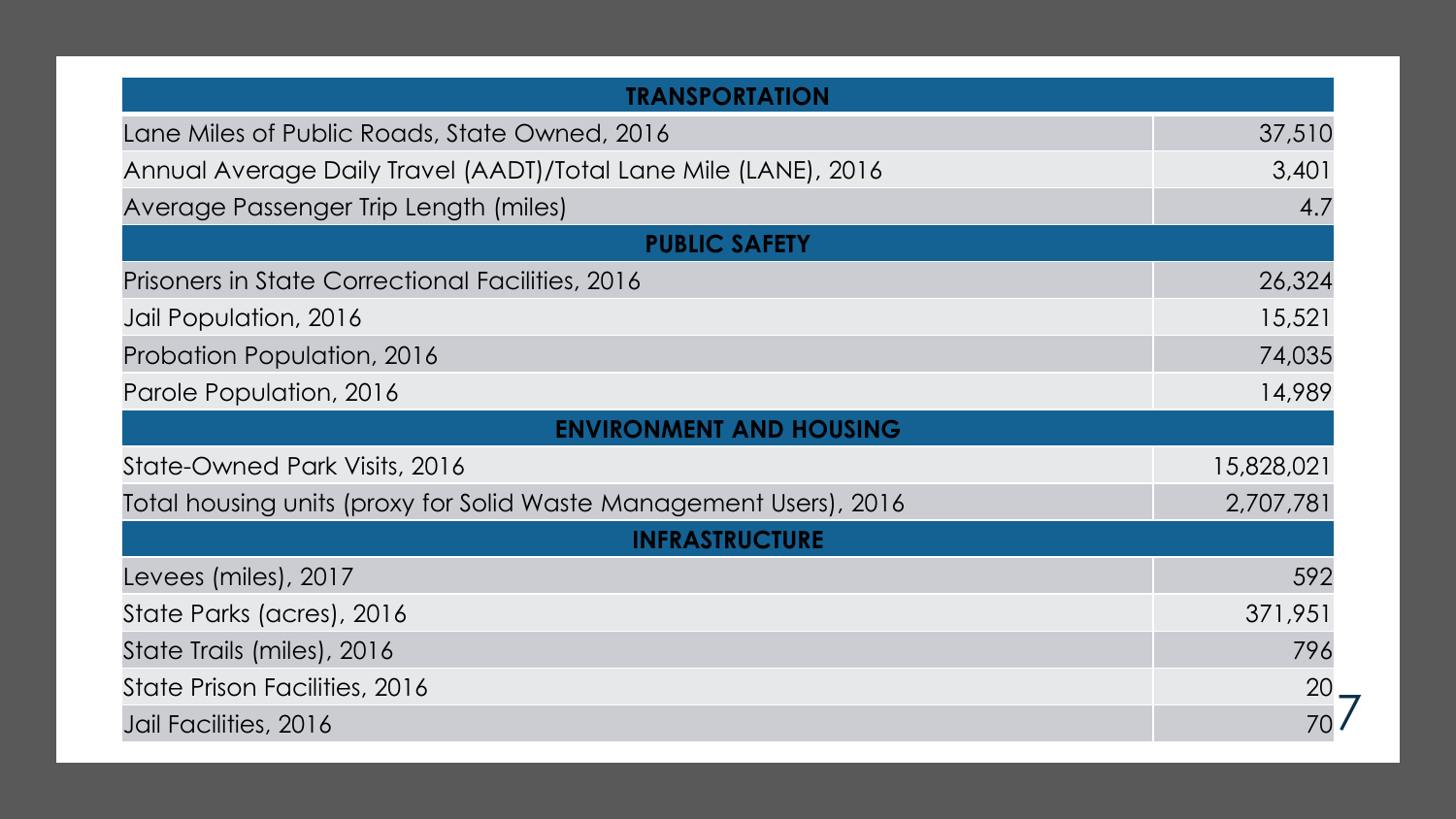## EMPIRICAL RESULTS

| <b>Service Function</b>                   | Mean | <b>Frontier</b><br><b>States</b> |  |  |  |
|-------------------------------------------|------|----------------------------------|--|--|--|
| <b>HIGHER EDUCATION</b>                   |      |                                  |  |  |  |
| <b>TE INPUT, VRS</b>                      | 0.78 | 11                               |  |  |  |
| <b>SE</b>                                 | 0.89 | 6                                |  |  |  |
| EE.                                       | 0.71 | 9                                |  |  |  |
| <b>AE</b>                                 | 0.9  | 9                                |  |  |  |
| <b>ELEMENTARY AND SECONDARY EDUCATION</b> |      |                                  |  |  |  |
| <b>TE INPUT, VRS</b>                      | 0.67 | 16                               |  |  |  |
| <b>SE</b>                                 | 0.8  | $\mathbf 2$                      |  |  |  |
| EE.                                       | 0.62 | 15                               |  |  |  |
| <b>AE</b>                                 | 0.88 | 15                               |  |  |  |
| <b>PUBLIC WELFARE</b>                     |      |                                  |  |  |  |
| <b>TE INPUT, VRS</b>                      | 0.79 |                                  |  |  |  |
| <b>SE</b>                                 | 0.9  | 4                                |  |  |  |
| EE.                                       | 0.29 | 3                                |  |  |  |
| <b>AE</b>                                 | 0.35 | 3                                |  |  |  |
| <b>HEALTH AND HOSPITALS</b>               |      |                                  |  |  |  |
| <b>TE INPUT, VRS</b>                      | 0.45 | 8                                |  |  |  |
| <b>SE</b>                                 | 0.91 | 6                                |  |  |  |
| EE.                                       | 0.41 | $\overline{7}$                   |  |  |  |
| <b>AE</b>                                 | 0.93 | 7                                |  |  |  |

| <b>Service Function</b>        | <b>Mean</b> | <b>Frontier</b><br><b>States</b> |  |  |  |
|--------------------------------|-------------|----------------------------------|--|--|--|
| <b>TRANSPORTATION</b>          |             |                                  |  |  |  |
| <b>TE INPUT, VRS</b>           | 0.79        | 17                               |  |  |  |
| <b>SE</b>                      | 0.87        | 8                                |  |  |  |
| EE                             | 0.72        | 12                               |  |  |  |
| <b>AE</b>                      | 0.9         | 13                               |  |  |  |
| <b>PUBLIC SAFETY</b>           |             |                                  |  |  |  |
| <b>TE INPUT, VRS</b>           | 0.75        | 9                                |  |  |  |
| <b>SE</b>                      | 0.84        | 4                                |  |  |  |
| EE                             | 0.72        | 10                               |  |  |  |
| <b>AE</b>                      | 0.96        | 10                               |  |  |  |
| <b>ENVIRONMENT AND HOUSING</b> |             |                                  |  |  |  |
| <b>TE INPUT, VRS</b>           | 0.72        | 11                               |  |  |  |
| <b>SE</b>                      | 0.76        | $\overline{3}$                   |  |  |  |
| EE                             | 0.62        | $\frac{1}{2}$                    |  |  |  |
| <b>AE</b>                      | 0.84        | 7                                |  |  |  |
| <b>INFRASTRUCTURE</b>          |             |                                  |  |  |  |
| <b>TE INPUT, VRS</b>           | 0.67        | 19                               |  |  |  |
| <b>SE</b>                      | 0.77        | 9                                |  |  |  |
| EE                             | 0.62        | 15                               |  |  |  |
| <b>AE</b>                      | 0.91        | 15                               |  |  |  |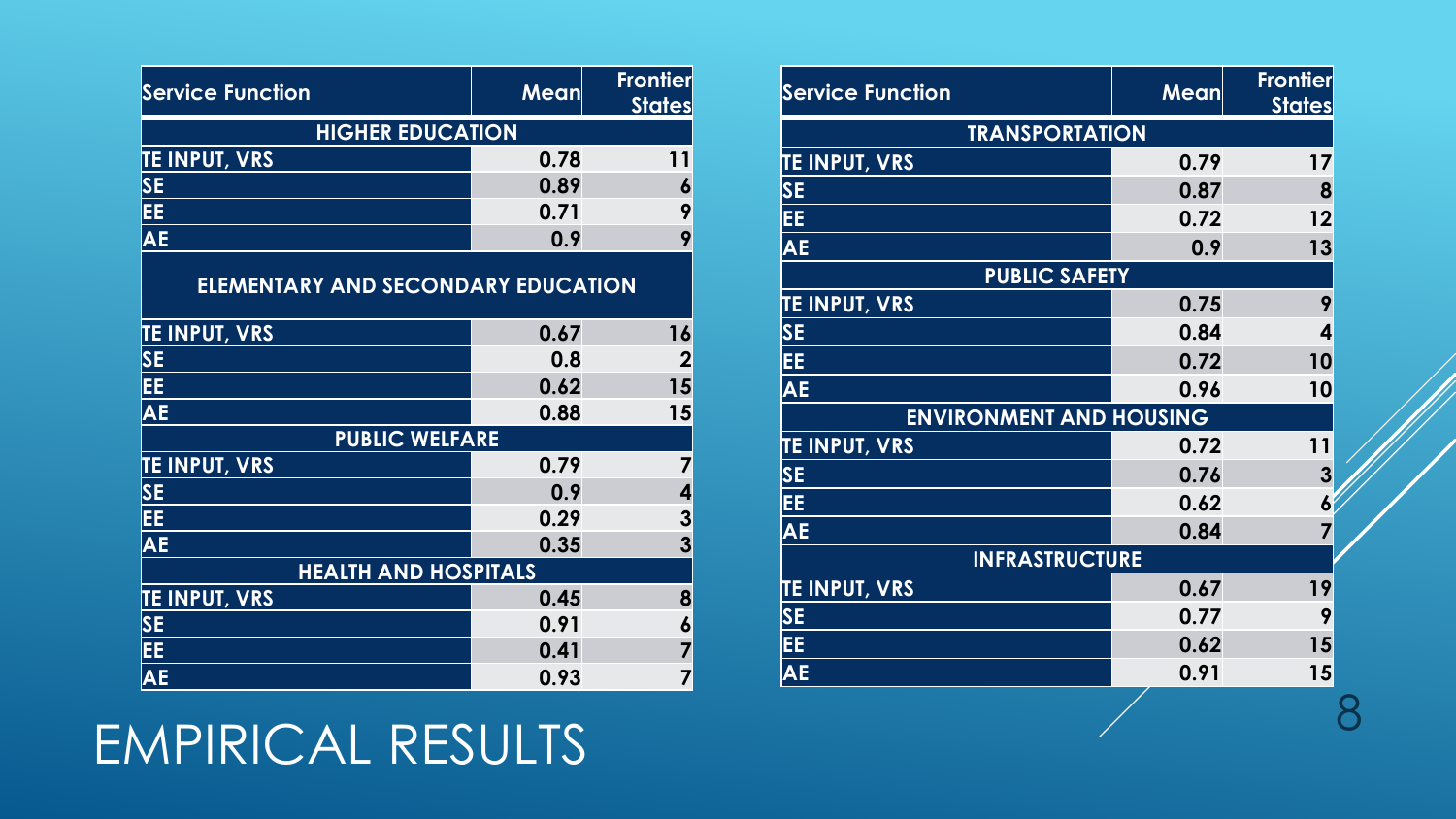| <b>HIGHER EDUCATION</b>                     | 4-year              | 2-year                | 4-year                 | 2-year                 |                     |  |
|---------------------------------------------|---------------------|-----------------------|------------------------|------------------------|---------------------|--|
|                                             | <b>Degree</b>       | <b>Degree</b>         | <b>Enrollment</b>      | <b>Enrollment</b>      |                     |  |
| <b>Efficient States (EE = 1.0)</b>          | 113,548             | 858,497               | 20,438                 | 132,814                |                     |  |
| <b>Inefficient States (EE &lt; 1.0)</b>     | 119,834             | 286,350               | 22,275                 | 39,073                 |                     |  |
| <b>ELEMENTARY AND SECONDARY EDUCATION**</b> | <b>ADA Students</b> | <b>Enrollment</b>     |                        |                        |                     |  |
| Efficient ( $EE = 1.0$ )                    | 1,322               | 1,246                 |                        |                        |                     |  |
| Inefficient (EE < $1.0$ )                   | 1,828               | 1,700                 |                        |                        |                     |  |
| <b>WELFARE</b>                              | <b>Medicaid</b>     | <b>TANF</b>           | <b>ACA Enrollment</b>  |                        |                     |  |
|                                             | <b>Enrollment</b>   | <b>Recipients</b>     |                        |                        |                     |  |
| Efficient (EE = $1.0$ )                     | 505                 | 241,831               | 33,854                 |                        |                     |  |
| Inefficient ( $EE < 1.0$ )                  | 766                 | 374,801               | 66,249                 |                        |                     |  |
| <b>HEALTH AND HOSPITALS</b>                 | <b>Hospital</b>     | <b>Mental Illness</b> | <b>PWS</b>             | <b>AQC</b>             |                     |  |
|                                             | <b>Admission</b>    | (%)                   |                        |                        |                     |  |
| Efficient ( $EE = 1.0$ )                    | 51,564              | 337,229               | 11,763,912             | 751,899                |                     |  |
| Inefficient ( $EE < 1.0$ )                  | 393,004             | 1,617,721             | 99,676,949             | 3,220,215              |                     |  |
| <b>TRANSPORTATION</b>                       | <b>Highway</b>      | <b>AADT/Lane</b>      | <b>Mass-Transit</b>    |                        |                     |  |
|                                             | <b>Lane Miles</b>   | Mile                  | <b>Passenger Miles</b> |                        |                     |  |
| Efficient ( $EE = 1.0$ )                    | 139,202             | 1,093,257             | 571,763                |                        |                     |  |
| Inefficient ( $EE < 1.0$ )                  | 66,129              | 719,304               | 429,055                |                        |                     |  |
| <b>SAFETY</b>                               | <b>Prisoners</b>    | Jailers               | <b>Probationers</b>    | <b>Parolees</b>        |                     |  |
| Efficient (EE = $1.0$ )                     | 43,118              | 73,114                | 20,183                 | 137,125                |                     |  |
| Inefficient ( $EE < 1.0$ )                  | 71,270              | 584,352               | 29,617                 | 599,427                |                     |  |
| <b>ENVIRONMENT AND HOUSING</b>              | <b>State Park</b>   | <b>Housing Units</b>  |                        |                        |                     |  |
|                                             | <b>Visits</b>       |                       |                        |                        |                     |  |
| Efficient ( $EE = 1.0$ )                    | 36                  | 344                   |                        |                        |                     |  |
| <b>Inefficient (EE &lt; 1.0)</b>            | 82                  | 353                   |                        |                        |                     |  |
| <b>INFRASTRUCTURE</b>                       | <b>Levee Miles</b>  | <b>State Park</b>     | <b>Trail Miles</b>     | <b>Prison Facility</b> | <b>Jail Inmates</b> |  |
|                                             |                     | <b>Acreage</b>        |                        |                        |                     |  |
| Efficient ( $EE = 1.0$ )                    | 2,115,278           | 584                   | 603,399                | 11,035,450             | 4,266,204           |  |
| Inefficient ( $EE < 1.0$ )                  | 2,460,232           | 1,638                 | 2,328,452              | 14,044,140             | 4,017,194           |  |
| EKA<br>$\sqrt{2}$                           | В                   |                       | .7K'                   |                        |                     |  |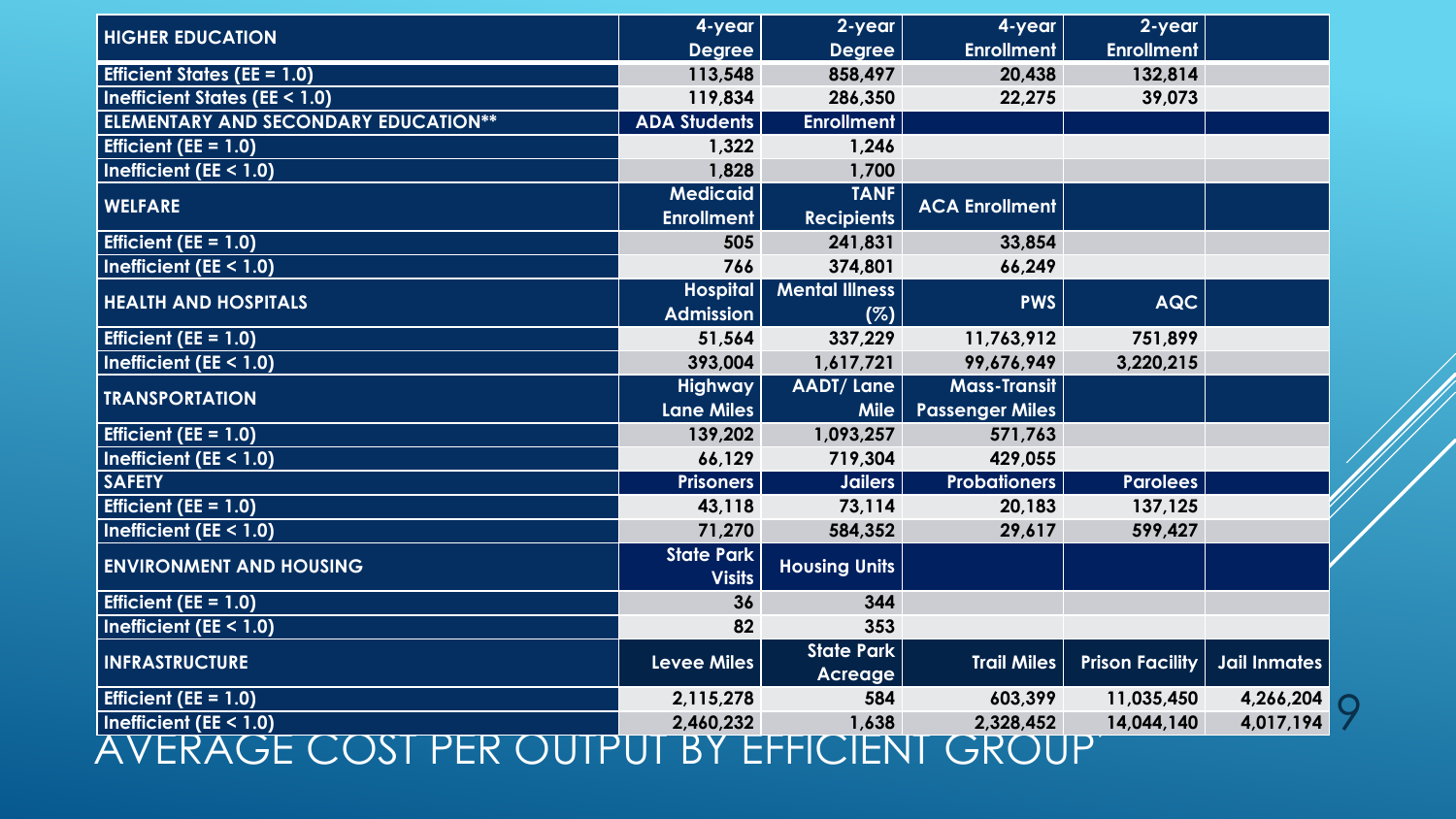|                                                 | <b>State Price Parity</b>                 | Wage/FTE | <b>Total Outlay</b> | <b>Total FTE</b> |  |  |  |
|-------------------------------------------------|-------------------------------------------|----------|---------------------|------------------|--|--|--|
|                                                 | <b>HIGHER EDUCATION</b>                   |          |                     |                  |  |  |  |
| <b>Efficient States (AE = <math>1.0</math>)</b> | 104                                       | 3,870    | 8,717,370           | 89,885           |  |  |  |
| <b>Inefficient States (AE &lt; 1.0)</b>         | 95                                        | 3,263    | 3,401,478           | 46,364           |  |  |  |
|                                                 | <b>ELEMENTARY AND SECONDARY EDUCATION</b> |          |                     |                  |  |  |  |
| Efficient ( $AE = 1.0$ )                        | 99                                        | 4,277    | 1,541,036           | 1,902            |  |  |  |
| Inefficient $(AE < 1.0)$                        | 96                                        | 4,403    | 1,010,031           | 1,500            |  |  |  |
|                                                 | <b>WELFARE</b>                            |          |                     |                  |  |  |  |
| Efficient ( $AE = 1.0$ )                        | 102                                       | 3,910    | 38,997,638          | 4,863            |  |  |  |
| Inefficient $(AE < 1.0)$                        | 97                                        | 4,026    | 9,891,898           | 4,913            |  |  |  |
|                                                 | <b>HEALTH AND HOSPITALS</b>               |          |                     |                  |  |  |  |
| Efficient ( $AE = 1.0$ )                        | 94                                        | 4,263    | 673,496             | 4,825            |  |  |  |
| Inefficient $(AE < 1.0)$                        | 98                                        | 4,417    | 2,672,709           | 13,555           |  |  |  |
|                                                 | <b>TRANSPORTATION</b>                     |          |                     |                  |  |  |  |
| Efficient ( $AE = 1.0$ )                        | 101                                       | 5,228    | 2,821,543           | 6,272            |  |  |  |
| Inefficient $(AE < 1.0)$                        | 96                                        | 4,420    | 1,987,478           | 4,864            |  |  |  |
|                                                 | <b>SAFETY</b>                             |          |                     |                  |  |  |  |
| Efficient ( $AE = 1.0$ )                        | 94                                        | 4,233    | 2,889,844           | 20,926           |  |  |  |
| Inefficient $(AE < 1.0)$                        | 97                                        | 4,449    | 1,061,792           | 8,647            |  |  |  |
|                                                 | <b>ENVIRONMENT AND HOUSING</b>            |          |                     |                  |  |  |  |
| Efficient ( $AE = 1.0$ )                        | 104                                       | 5,050    | 1,340,185           | 5,248            |  |  |  |
| Inefficient $(AE < 1.0)$                        | 96                                        | 3,832    | 560,449             | 3,619            |  |  |  |
| <b>INFRASTRUCTURE</b>                           |                                           |          |                     |                  |  |  |  |
| Efficient ( $AE = 1.0$ )                        | 99                                        | 5,073    | 378,388             | ካየ               |  |  |  |
| Inefficient (AE < 1.0)                          | 95                                        | 5,034    | 175,488             |                  |  |  |  |
|                                                 | GE INPUT PRICE AND                        |          |                     |                  |  |  |  |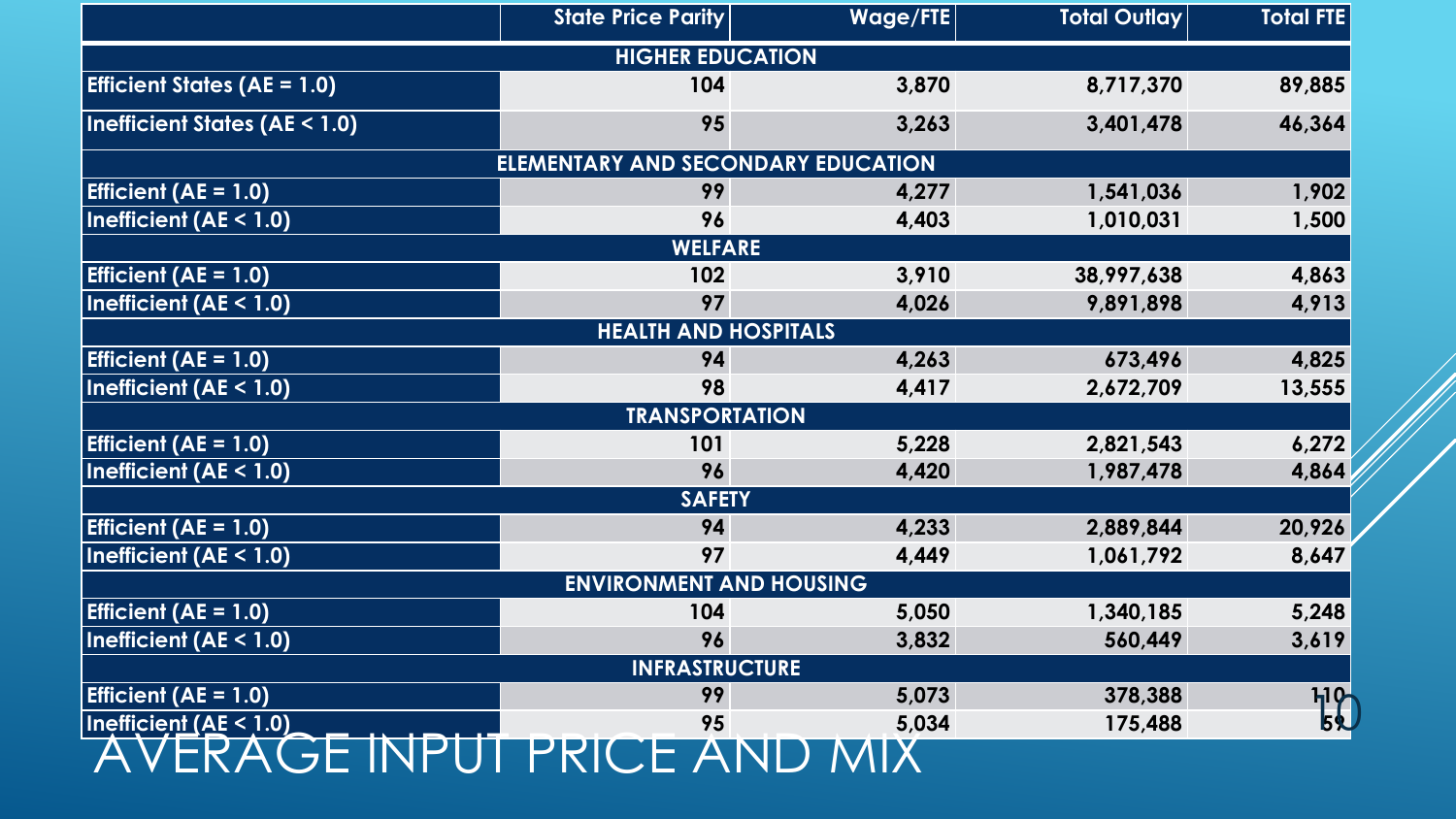| <b>Service Function</b>        | <b>SE</b> | EE       | <b>AE</b> |
|--------------------------------|-----------|----------|-----------|
| <b>Higher Education</b>        | X (CRS)   |          |           |
| <b>Elementary and</b>          |           | X(L)     | X(L)      |
| <b>Secondary</b>               |           |          |           |
| <b>Welfare</b>                 |           | $X$ (LL) | X(L)      |
| <b>Health and Hospitals</b>    |           | X(L)     | X(C)      |
| Transportation                 | X         | X        |           |
| <b>Safety</b>                  |           | $X$ (LL) | X(L)      |
| <b>Environment and Housing</b> | X (CRS)   |          |           |
| <b>Infrastructure</b>          | X         | X        |           |

SUMMARY FOR POSSIBLE MAIN CAUSES FOR TECHNICAL EFFICIENCY BY FUNCTION